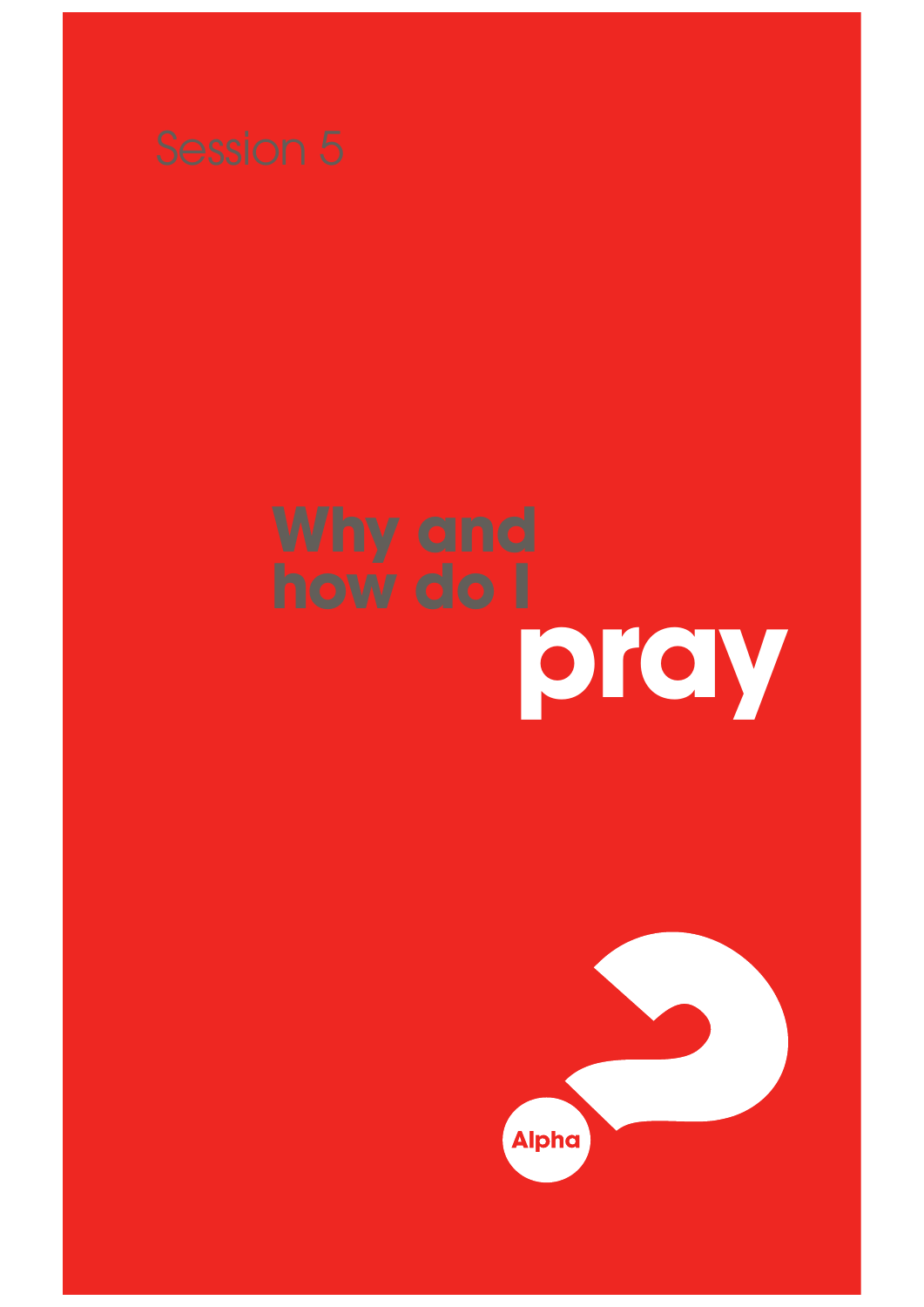#### **1. WHAT IS CHRISTIAN PRAYER?**

Prayer is the most important activity of our lives.

'For through [Jesus] we both have access to the Father by one Spirit.' (Ephesians 2:18)

- **• To the Father**
	- '… to your father' (Matthew 6:6)
	- '… in heaven' (v.9)
- **• Through the Son**
	- 'I have called you friends' (John 15:15)
- **• By the Spirit**
	- '… the Spirit helps us' (Romans 8:26)

#### **2. WHY PRAY?**

- Develops a relationship with God
- Rewards of prayer (Matthew 6:6)
	- Presence of God
	- Peace (Philippians 4:6–7)
	- Perspective
	- Power
- Results of prayer (Matthew 7:7–11)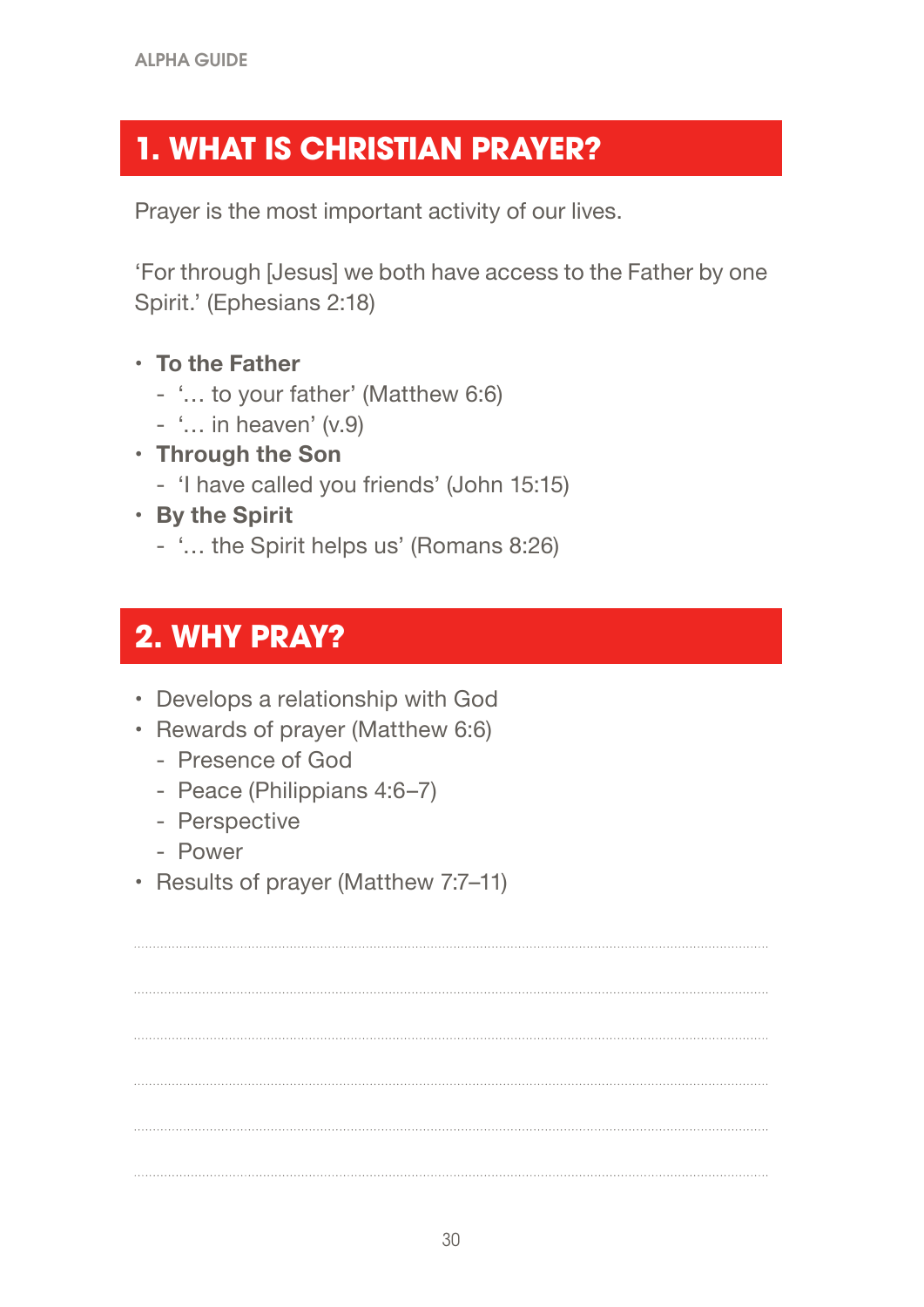## **'When I pray, coincidences happen, and when I don't, they don't'**

**WILLIAM TEMPLE,** 

**THE FORMER ARCHBISHOP OF CANTERBURY**

#### **3. DOES GOD ALWAYS ANSWER PRAYER?**

- **• Yes** you receive what you prayed for, sometimes immediately
- **• No** sometimes an obvious reason why not; other times we may not understand straight away why the answer is no
- **• Wait** for the right timing

#### **4. HOW DO WE PRAY?**

- **• Thank you** count your blessings, not your problems
- **• Sorry** confess your sins (John 13:6–10)
- **• Please** 'Give us today our daily bread' (Matthew 6:11): ask for anything you need